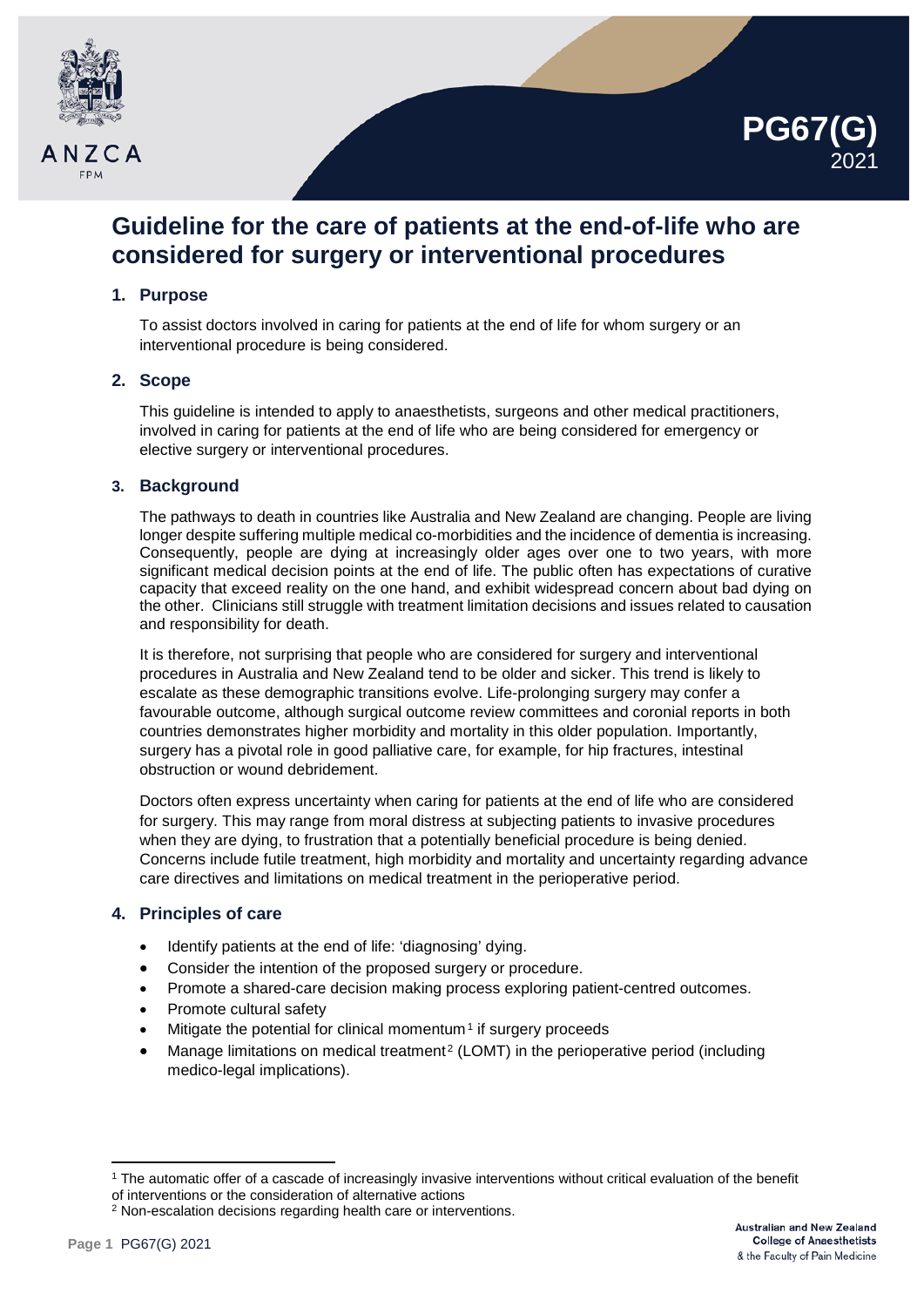Surgery should not be considered for patients at the end of life who have entered the terminal phase but may be beneficial for those in the palliative phase where anticipated survival can be months or even years.

Clinical Directive Forms, encompassing a "Goals of Care" framework, outline aims of and limitations on medical treatment based on curative, palliative and terminal phases of an illness trajectory. These replace older, binary 'Not for Resuscitation' orders. Legal documents i.e., Advance Care Directives, may form the basis of such documents with consequent medicolegal implications that vary by jurisdiction.

- 4.1 Key ethical and legal concepts
	- 4.1.1 It is important to sensitively, directly and clearly, raise death and dying, risk and prognostic issues, with patients, families, and substitute decision-makers. Communication skills training and experience are key.
	- 4.1.2 Patients with decision-making capacity have the right to refuse any medical treatment, including resuscitative measures or surgery.
	- 4.1.3 Doctors have a duty of care to patients that complies with legal, professional and organisational regulations.
	- 4.1.4 Clinicians are not compelled to treat dying people as if they are curable, nor to institute management that they consider too risky or unlikely to confer benefit for the patient (futile treatment).
	- 4.1.5 Advance Care Directives must always be taken into consideration and instructions, where legally binding, must be followed.
	- 4.1.6 Patients or substitute decision-makers should be consulted if limitations on medical treatment (LOMT) are implemented. This includes if modifications or suspensions are made to LOMT for the perioperative period.
	- 4.1.7 In an emergency, consent does not need to be obtained for treatment that will save a person's life or prevent significant harm or distress to the patient (therapeutic privilege).
		- 4.1.7.1 This applies when patients lack decision-making capacity and their substitute decision-maker is unavailable in a reasonable time frame to provide consent.
		- 4.1.7.2 Advance care directives, where known, can be used to guide treatment.
	- 4.1.8 Medicolegal obligations vary by country, state or territory. Doctors must be aware of relevant legal and institutional requirements and procedures for the jurisdiction and organisation in which they work.

# **5. Recommendations**

There are two aspects to providing care for patients at the end of life who are being considered for surgery or interventional procedures.

- Evaluating benefits of surgery with respect to the patient's illness trajectory, values and preferred outcomes.
- Mitigating non-beneficial treatment and interventions if surgery proceeds
- 5.1 Evaluate benefits of surgery with respect to the patient's illness trajectory, values and preferred outcomes.
	- 5.1.1 Re-evaluate requirement for surgery and anaesthesia in the context of the end-of $l$ ife $3$ 
		- Identify the end-of-life (palliative) phase and predicted illness trajectory.
		- Carefully consider the intention of surgery/procedure.
			- o Common aims are prognostication, life prolongation or symptom control/prevention (or a combination of these)

<span id="page-1-0"></span> $\overline{a}$ <sup>3</sup> National Safety and Quality Health Service (NSQHS) Comprehensive Care. Element 2 of Standard 5.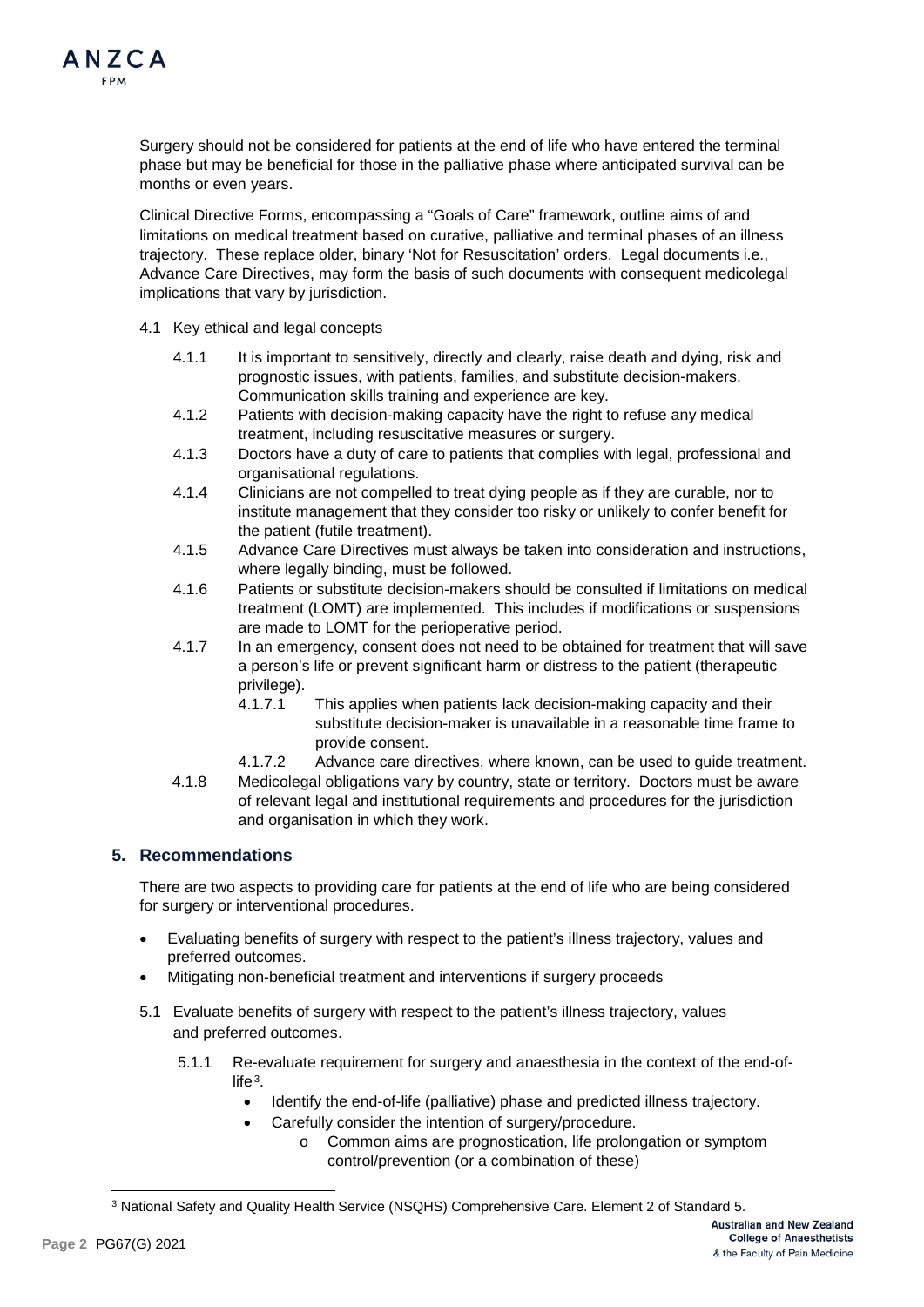

- Patients with decision-making capacity have the right to consent to or refuse any medical treatment (including surgery or resuscitative measures).
- For patients without decision-making capacity, decisions regarding surgery and perioperative management of complications can be guided by advance care directives, advance care plans or substitute decision-makers.
- [5](#page-2-1).1.3 Promote shared-care decision-making discussions 5,[6](#page-2-2).
	- Explore patient-centred outcomes and values.
		- o Meaningful patient-centred outcomes following surgery include survival, satisfaction, functional status, well-being, health-related quality of life and preparation for a good death.
		- o Given the multidisciplinary nature of end-of-life care all practitioners involved in the care of such patients should work collaboratively to guide informed decision-making through provision of a unified consensus.
	- Assess the implications of Advance Care Directives or Plans during surgery and anaesthesia.
	- Discuss "best-case/worst-case scenarios" emphasising potential patient outcomes instead of procedural risk.
	- Be clear with patients and/or substitute decision-makers about the intention of surgery and alignment with patient centred outcomes following surgery.
- 5.1.4 Promote cultural<sup>[7](#page-2-3)</sup> safety.
	- Be sensitive to culture, language and ethnicity in culturally and linguistically diverse (CALD) populations.
	- Consider the needs of New Zealand Māori<sup>8</sup>, Australian Aboriginal and Torres Strait Islander peoples.
	- Explore assistance from liaison health care workers and seek guidance if uncertain.
- 5.2 Mitigate non-beneficial treatments and interventions if surgery proceeds.
	- 5.2.1 Mitigate the potential for clinical momentum.
		- Discuss
			- o Range of outcomes with and without resuscitation
			- o Responses to iatrogenic complications
			- o Intended and possible locations for postoperative care
		- Form mutual understanding and agreement around acceptable patient centred outcomes following surgery, and realistic potential to meet these outcomes.
		- Pro-actively implement goals of care and limitations on medical treatment (LOMT) to provide guidance on post-operative care.
			- o This includes direction on resuscitative measures or intensive care unit admission.
	- 5.2.2 Manage pre-existing limitations on medical treatment (LOMT)

ANZCA

<span id="page-2-0"></span><sup>&</sup>lt;u>.</u> <sup>4</sup> National consensus statement: essential elements for safe and high-quality end of life care*.* Element 1, Part A.

<span id="page-2-1"></span><sup>5</sup> NSQHS Comprehensive Care. Element 2 of Standard 5, Action 5.15 and 5.20.

<span id="page-2-3"></span><span id="page-2-2"></span><sup>6</sup> National consensus statement: essential elements for safe and high-quality end of life care. Element 1 Part A. <sup>7</sup> ANZCA PS62(G) *Statement on cultural competence.* [https://www.anzca.edu.au/getattachment/294afc96-4beb-](https://www.anzca.edu.au/getattachment/294afc96-4beb-4119-8151-b280642bd872/PS62-Statement-on-cultural-competence#page=)[4119-8151-b280642bd872/PS62-Statement-on-cultural-competence#page=](https://www.anzca.edu.au/getattachment/294afc96-4beb-4119-8151-b280642bd872/PS62-Statement-on-cultural-competence#page=)

<span id="page-2-4"></span><sup>8</sup> Mauri Mate - A Māori Palliative Care Framework for Hospices. Available from: [https://www.hospice.org.nz/wp](https://www.hospice.org.nz/wp-content/uploads/2019/04/Mauri-Mate-full-framework-for-hospices-FINAL-2020pdf.pdf)[content/uploads/2019/04/Mauri-Mate-full-framework-for-hospices-FINAL-2020pdf.pdf](https://www.hospice.org.nz/wp-content/uploads/2019/04/Mauri-Mate-full-framework-for-hospices-FINAL-2020pdf.pdf)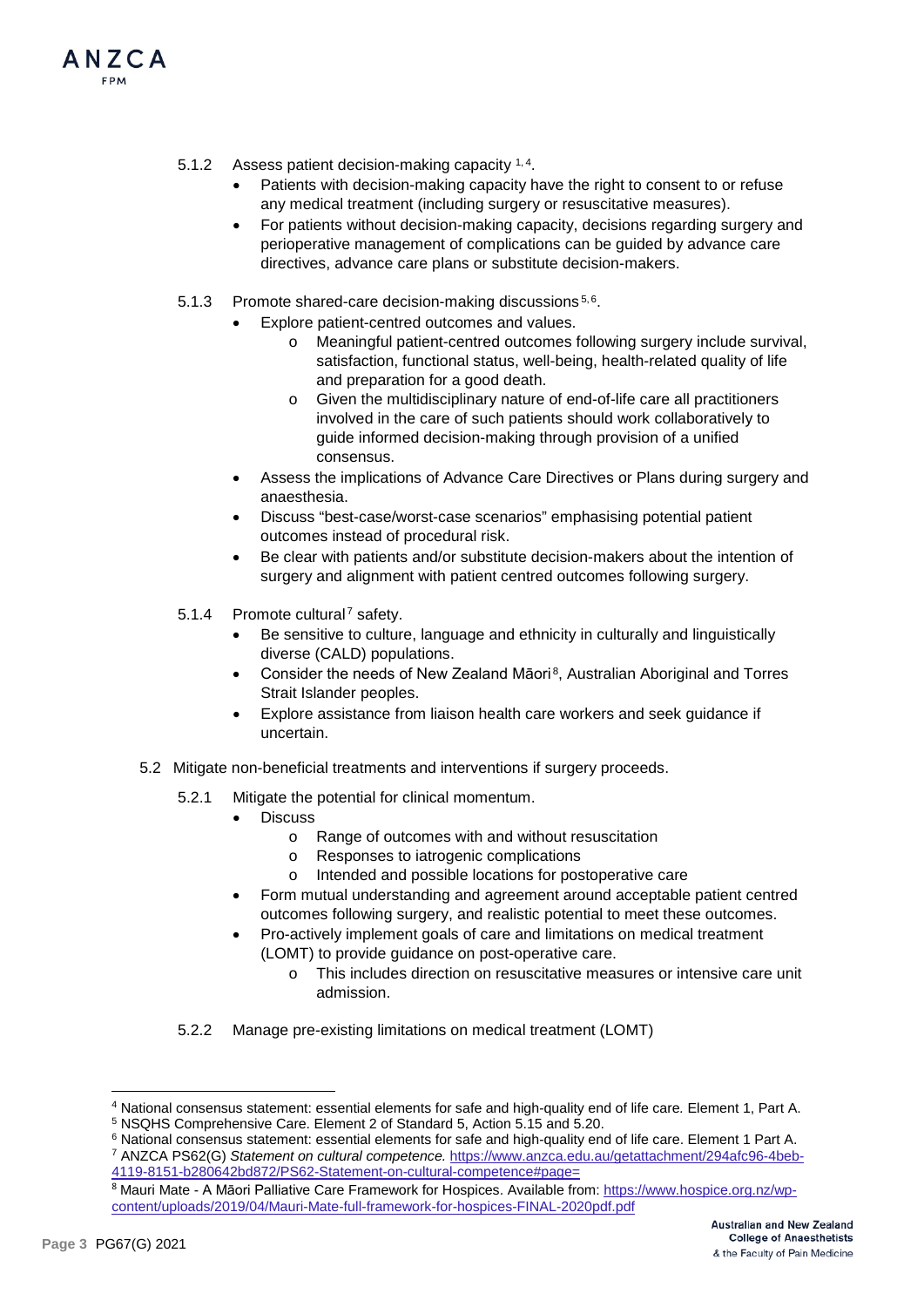

- This may be documented on a clinical directive form (e.g., goals of care form, resuscitation plan) or a legal document (i.e., Advance Care Directive)
- Discuss:
	- o implication of LOMT
	- o likelihood of requiring resuscitation
	- o potential interventions and consequences
- Decide to suspend, modify (techniques-based or values-based) or continue LOMT in the perioperative period
- Establish agreement
	- o prospectively decide when pre-existing LOMT should be reinstituted (if suspended or modified)
- Document decision making process and staff involved.

#### **References**

National Safety and Quality Health Service (NSQHS) Standards. Comprehensive Care Standard. Available at: [https://www.safetyandquality.gov.au/standards/nsqhs-standards/comprehensive-care](https://www.safetyandquality.gov.au/standards/nsqhs-standards/comprehensive-care-standard)[standard](https://www.safetyandquality.gov.au/standards/nsqhs-standards/comprehensive-care-standard) Accessed 8/11/2021.

Australian Commission on Safety and Quality in Health Care. National Consensus Statement: essential elements for safe and high-quality end-of-life care. Available at: [https://www.safetyandquality.gov.au/publications-and-resources/resource-library/national-consensus](https://www.safetyandquality.gov.au/publications-and-resources/resource-library/national-consensus-statement-essential-elements-safe-and-high-quality-end-life-care)[statement-essential-elements-safe-and-high-quality-end-life-care](https://www.safetyandquality.gov.au/publications-and-resources/resource-library/national-consensus-statement-essential-elements-safe-and-high-quality-end-life-care) Sydney: ACSQHC, 2015.

## **This document is accompanied by a background paper (PG67(G)BP) which provides more detailed information regarding the rationale and interpretation of the Guideline.**

*Professional documents of the Australian and New Zealand College of Anaesthetists (ANZCA) are intended to apply wherever anaesthesia is administered and perioperative medicine practised within Australia and New Zealand. It is the responsibility of each practitioner to have express regard to the particular circumstances of each case, and the application of these ANZCA documents in each case. It is recognised that there may be exceptional situations (for example, some emergencies) in which the interests of patients override the requirement for compliance with some or all of these ANZCA documents. Each document is prepared in the context of the entire body of the college's professional documents, and should be interpreted in this way.*

*ANZCA professional documents are reviewed from time to time, and it is the responsibility of each practitioner to ensure that he or she has obtained the current version which is available from the college website [\(www.anzca.edu.au\)](http://www.anzca.edu.au/). The professional documents have been prepared having regard to the information available at the time of their preparation, and practitioners should therefore take into account any information that may have been published or has become available subsequently.*

*Whilst ANZCA endeavours to ensure that its professional documents are as current as possible at the time of their preparation, it takes no responsibility for matters arising from changed circumstances or information or material which may have become available subsequently.*

Promulgated: 2021 Reviewed: Date of current document: Dec 2021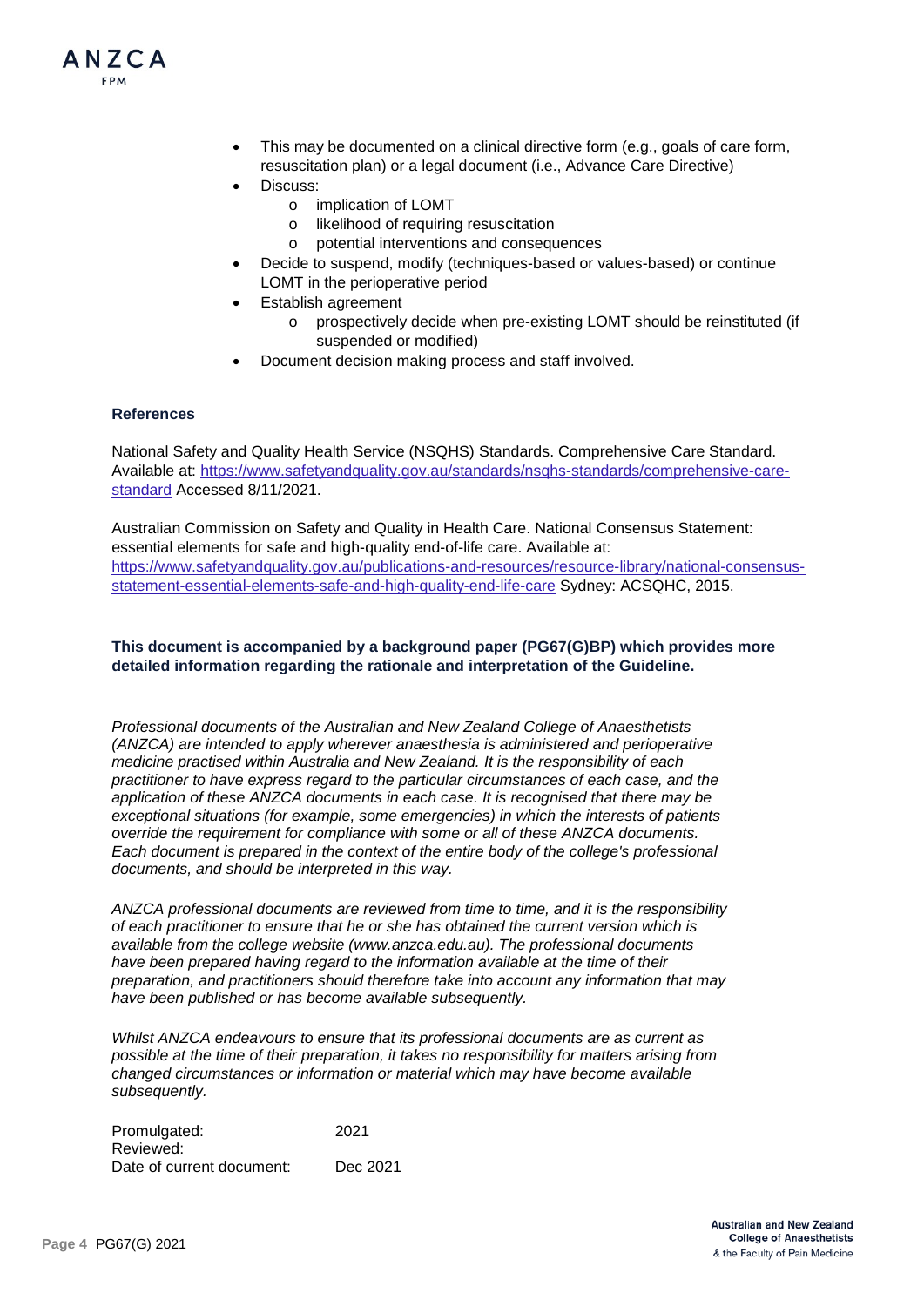

*© Copyright 2021 – Australian and New Zealand College of Anaesthetists. All rights reserved.*

*This work is copyright. Apart from any use as permitted under the Copyright Act 1968, no part may be reproduced by any process without prior written permission from ANZCA. Requests and inquiries concerning reproduction and rights should be addressed to the Chief Executive Officer, Australian and New Zealand College of Anaesthetists, 630 St Kilda Road, Melbourne, Victoria 3004, Australia. Email: [ceo@anzca.edu.au](mailto:ceo@anzca.edu.au)*

Australian and [New Zealand College of Anaesthetists](https://www.anzca.edu.au/) (ANZCA) [Royal Australasian College of Surgeons](https://www.surgeons.org/en) (RACS) [Royal Australasian College of Physicians](https://www.racp.edu.au/) (RACP) [Australian College of Rural and Remote Medicine](https://www.acrrm.org.au/) (ACRRM) [College of Intensive Care Medicine of Australia and New Zealand](https://www.cicm.org.au/Home) (CICM) [Australian College of Emergency Medicine](https://acem.org.au/) (ACEM)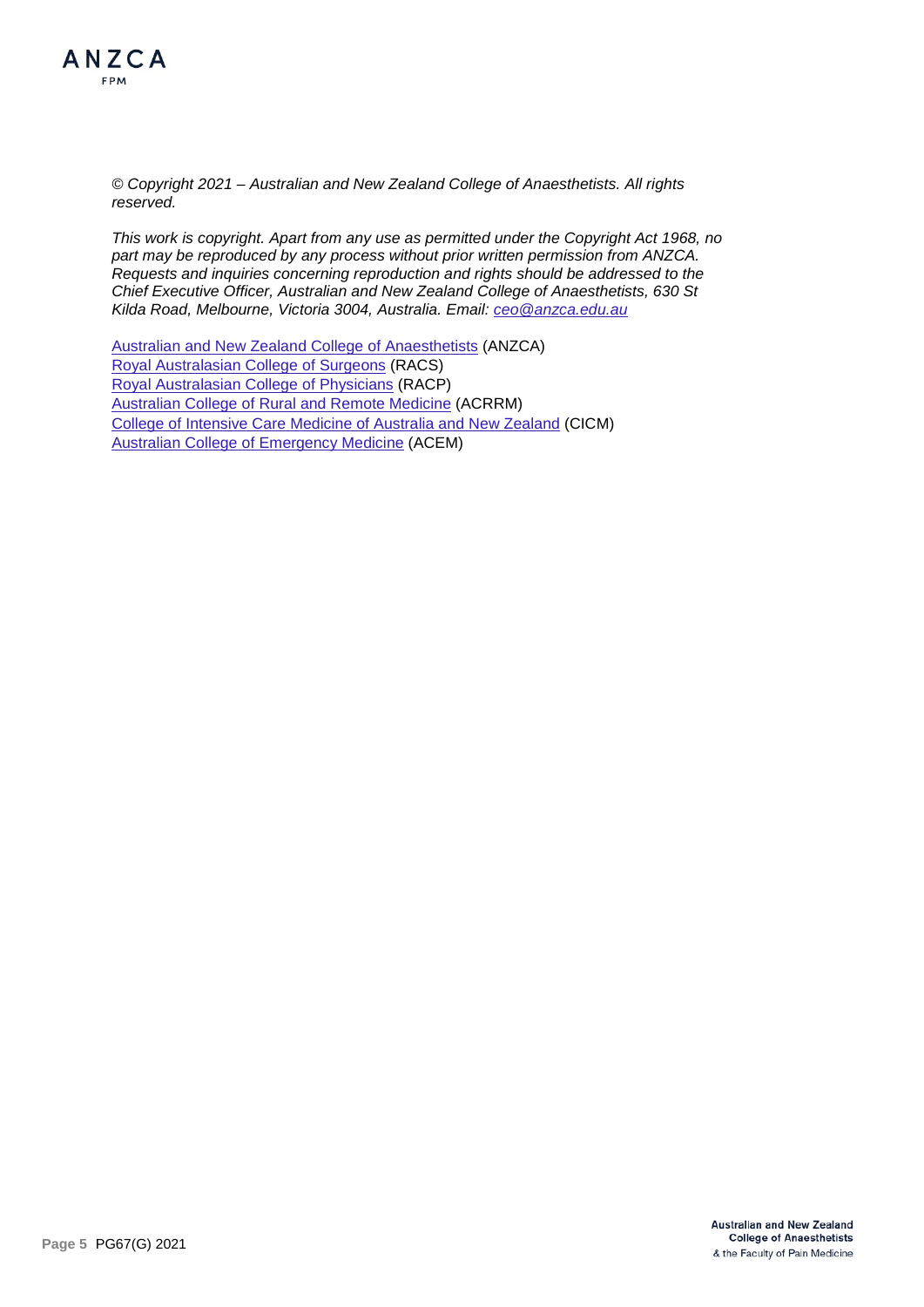

# **Appendix 1**

## **End of life (EOL)[1]**

The period when death is anticipated due to disease progression, frailty and general deterioration in physical and/or cognitive function. This period may be years before eventual death or it may be a shorter period of time (weeks to months). It is distinct from the terminal phase.

#### **Palliative Phase[2]**

When disease or condition is considered to be incurable and progressive

#### **Terminal Phase[2, 3]**

Imminent death expected within hours or days

## **Futile Treatment[4, 5]**

A treatment or intervention that is unlikely (*relative futility*), or definitely will not (*absolute futility*), achieve its objective(s). Futility and futile treatment are clinical concepts, not legal or bioethical ones. In clinical practice, non-beneficial treatment is the preferred terminology.

#### **Advance Care Planning[6]**

A process of planning for future health and personal care, whereby the person's values and preferences are made known so that they can guide decision-making at a future time when the person cannot make or communicate their decisions.

#### **Goals of Care (GOC) Framework[2]**

An illness phase categorisation system to guide escalation or non-escalation (limitation on medical treatment), and communicate this within a health system. It is based on whether a person is in a curative/restorative, palliative or terminal phase. It is the basis of a medical order or clinical directive. It is distinct from an advance care directive.

#### **Limitation on Medical Treatment (LOMT)[2]**

A non-escalation decision regarding health care and interventions, usually reached proactively. It may be expressed in an advance care plan (ACP), advance care directive (ACD), or on a clinical directive form (e.g., Goals of Care Form).

## **Advance Care Plan (ACP)[6]**

A document that sets out a person's preferences about health and personal care, and preferred outcomes. Results from an advance care planning discussion.

## **Advance Care Directive (ACD)[6]**

An advance care plan that is legally recognised by either common low (common law ACD) or specific legislation (statutory ACD) that is completed and signed by an adult with decision making capacity.

#### **Clinical Directive Form[2]**

A local health system or hospital document that records directions regarding medical treatment in order to guide clinicians (e.g., Goals of Care form, Resuscitation Plan etc.) Previously, known as 'Not-for-Resuscitation' or "Do not attempt resuscitation" forms, these simple, binary orders have been superseded by forms based on a Goals of Care Framework.